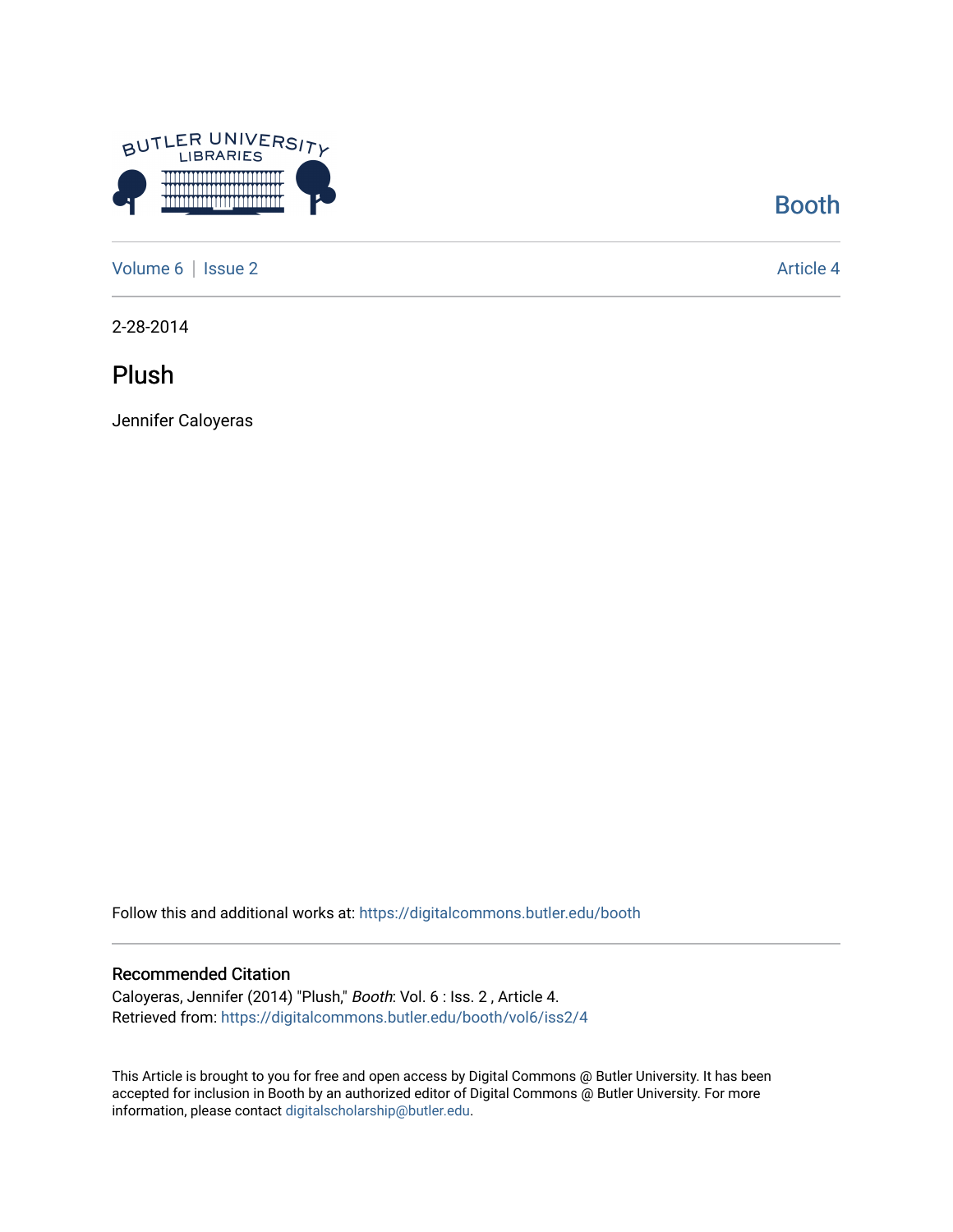### Plush

#### **Abstract**

I blame the Salvation Army, but I guess it's really Mom's fault. She's the one who donated my lion costume to them in the first place. She must have thought it was from some Halloween back when we were kids. I had been hiding it in a box in the garage to keep the whole thing under wraps, but Mom threw it in the garbage bag with the rest of the donations: scratched Teflon pans, an old domino set, Mavis's miniature glass pony collection, a pair of Winchester roller skates, a bunch of musty books (like they're going to get read) and clothing. Lots of clothing, including my fucking lion costume, a.k.a. my work uniform.

#### Keywords

fiction, cuddling, plushies

#### Cover Page Footnote

"Plush" was originally published at **[Booth](http://booth.butler.edu/2014/02/28/plush/)**.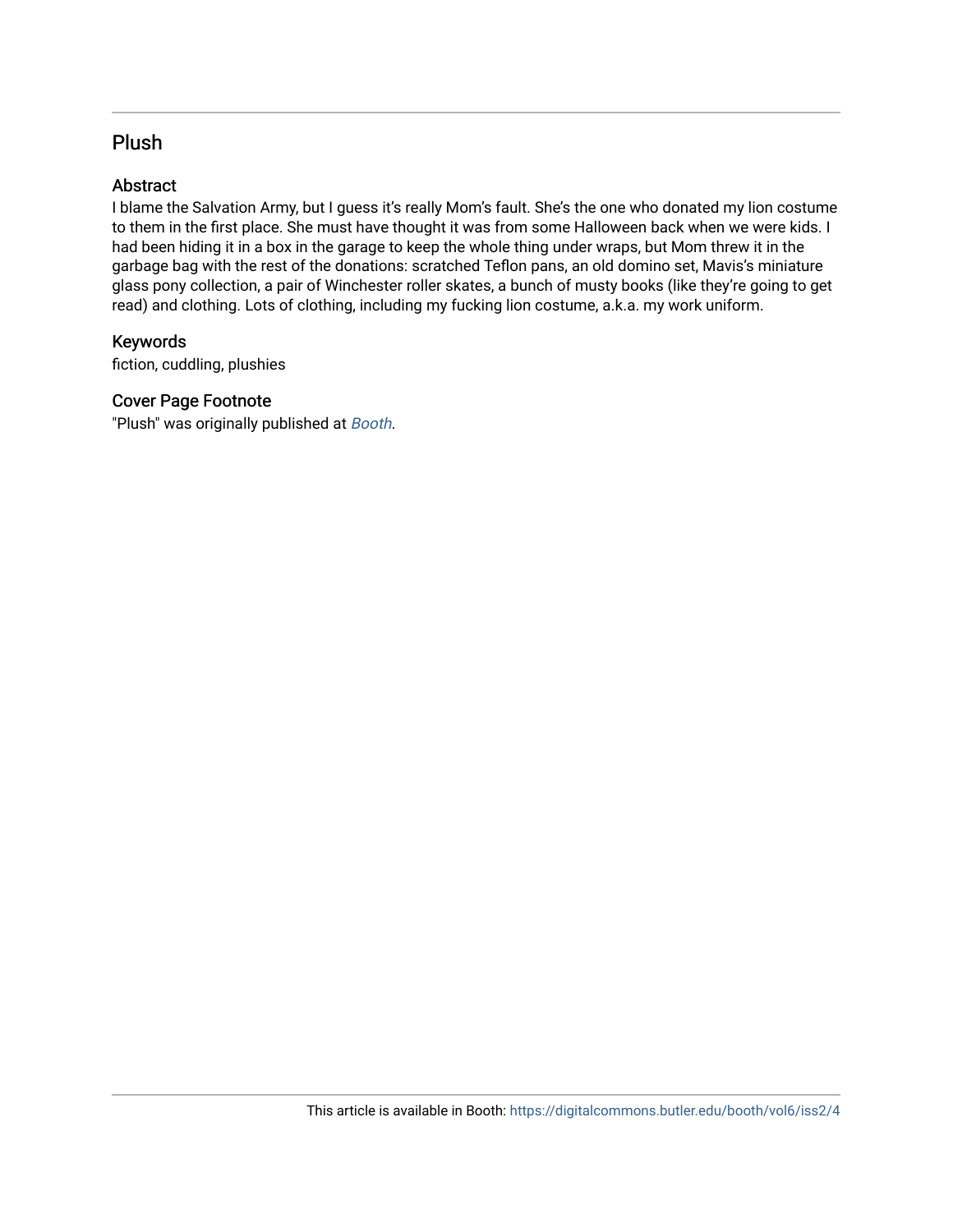Caloyeras: Plush



**A JOURNAL** 

February 28, 2014

# Plush

## Fiction by Jennifer Caloyeras

I blame the Salvation Army, but I guess it's really Mom's fault. She's the one who donated my lion costume to them in the first place. She must have thought it was from some Halloween back when we were kids. I had been hiding it in a box in the garage to keep the whole thing under wraps, but Mom threw it in the garbage bag with the rest of the donations: scratched Teflon pans, an old domino set, Mavis's miniature glass pony collection, a pair of Winchester roller skates, a bunch of musty books (like they're going to get read) and clothing. Lots of clothing, including my fucking lion costume, a.k.a. my work uniform.

I can't tell her how pissed I am because she doesn't know what I do for work. Doesn't know that I am, well at least *was*, the top Cuddler at the CLUB. Ranked number one for four months straight. And it was all about the costume that is now probably at some sorting facility somewhere, being evaluated and distributed to a store where it will be bought for \$4.99 by some fool who smells like alcohol.

Just my fucking luck.

"I feel so good about myself today," Mom says, fox stole around her thick, dewlapped neck. The thing looks like it was road kill. She should have donated it with the rest of her shit.

I give her a fake smile. Two more months in this dump and then I'm out of here. I'll be a high school graduate with the beginnings of a savings account, ready to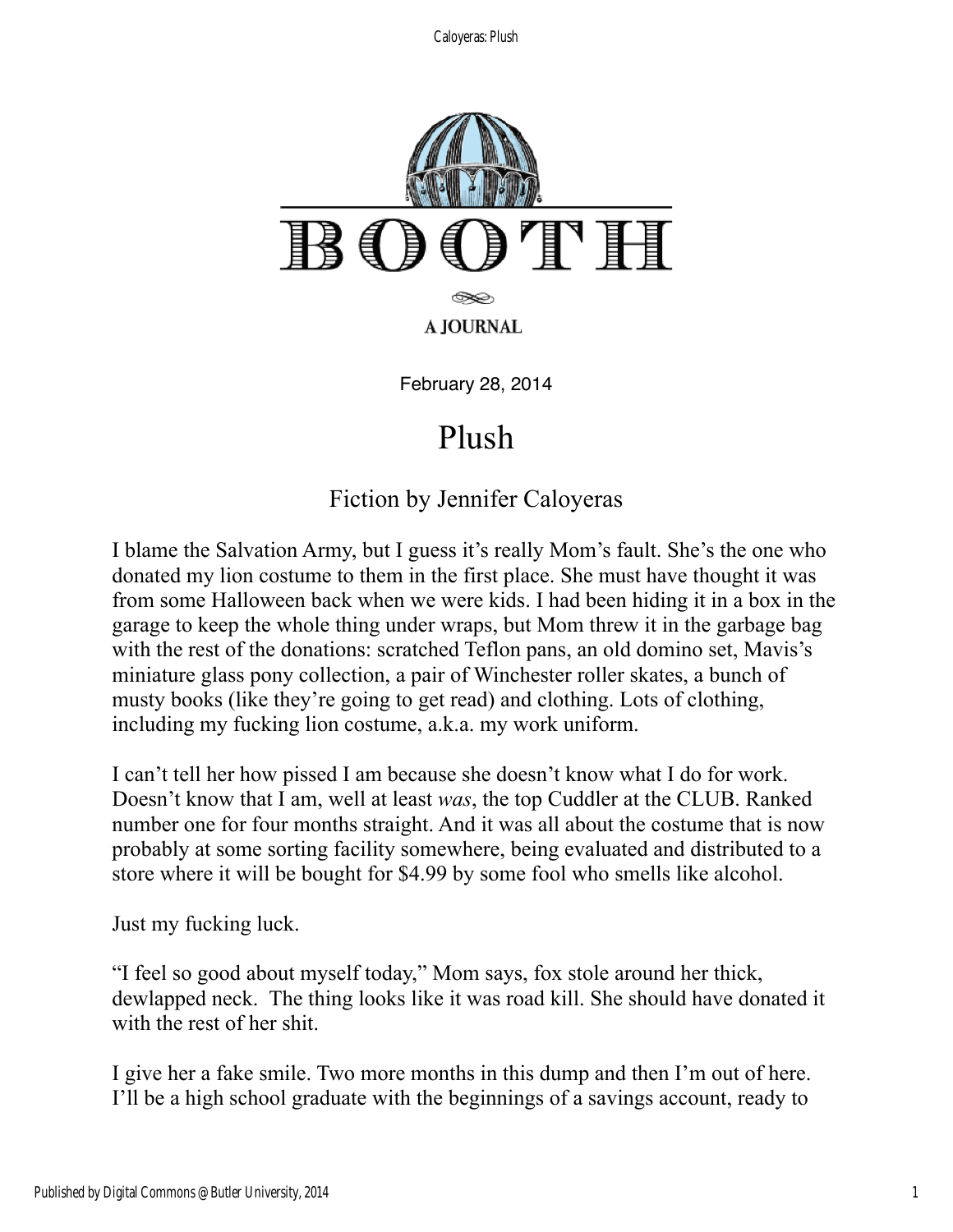face the world. If it were up to Mom, she'd have me live in this house forever. Dad has big plans for me to join the army. Not wanting me to get a job is their way of controlling my future.

Mavis, my twin sister, sits at the table with a bowl of Frosty-O's. I tell her all the sugar is bad for her acne, but she doesn't listen. She never eats what the rest of us are having, boiled turkey omelets this morning. Dad peels the skin away from the flesh with his fork, and it comes off it one piece. The limp flap looks like it could be a cape for an action figure. Super Turkey Skin: inflates his wattle to epic proportions before clawing evildoers in a single bound! Dad passes the skin to Mom who, making her way towards the kitchen, pretends first to offer it to the fox around her neck before dropping it in her own mouth. Mavis takes sugar from the pink and white box in front of her and sprinkles it on top of the contents of her bowl, like it's snowing.

"My drawing is one of the finalists for the school t-shirt." Mavis spoons the O's one at a time – her mild case of O.C.D. on display.

"Math quiz today. Gonna ace it," I say.

Dad merely nods at our offerings and stuffs egg in his mouth.

Mom is humming a tune and slow dancing with the fox down to her seat.

"Say something, my dears?"

Mavis and I look at one another. I shake my head and she murmurs, "Never mind." Dad was never really one to offer praise. I'd tell him I raised the most money in my class for our adopt-a-family, and he would say the school should be paying me for all my hard work.

Earlier this morning, before I'd realized that Mom donated my lion suit, I tore Mavis's room apart. Instead of the costume, there was something else hidden under her bed. Paperwork. For volunteer work in Ghana. To be an art teacher at a school for girls. She'd already filled out the application. I won't rat her out. I want to be there when she tells our folks she's leaving and the shit hits the fan.

"So what are you two doing after school?" It's Friday which means we don't have to rush straight home. Dad doesn't like us going out. It's not like he wants us to stay home and have game night or anything like that. He lets me out if I'm doing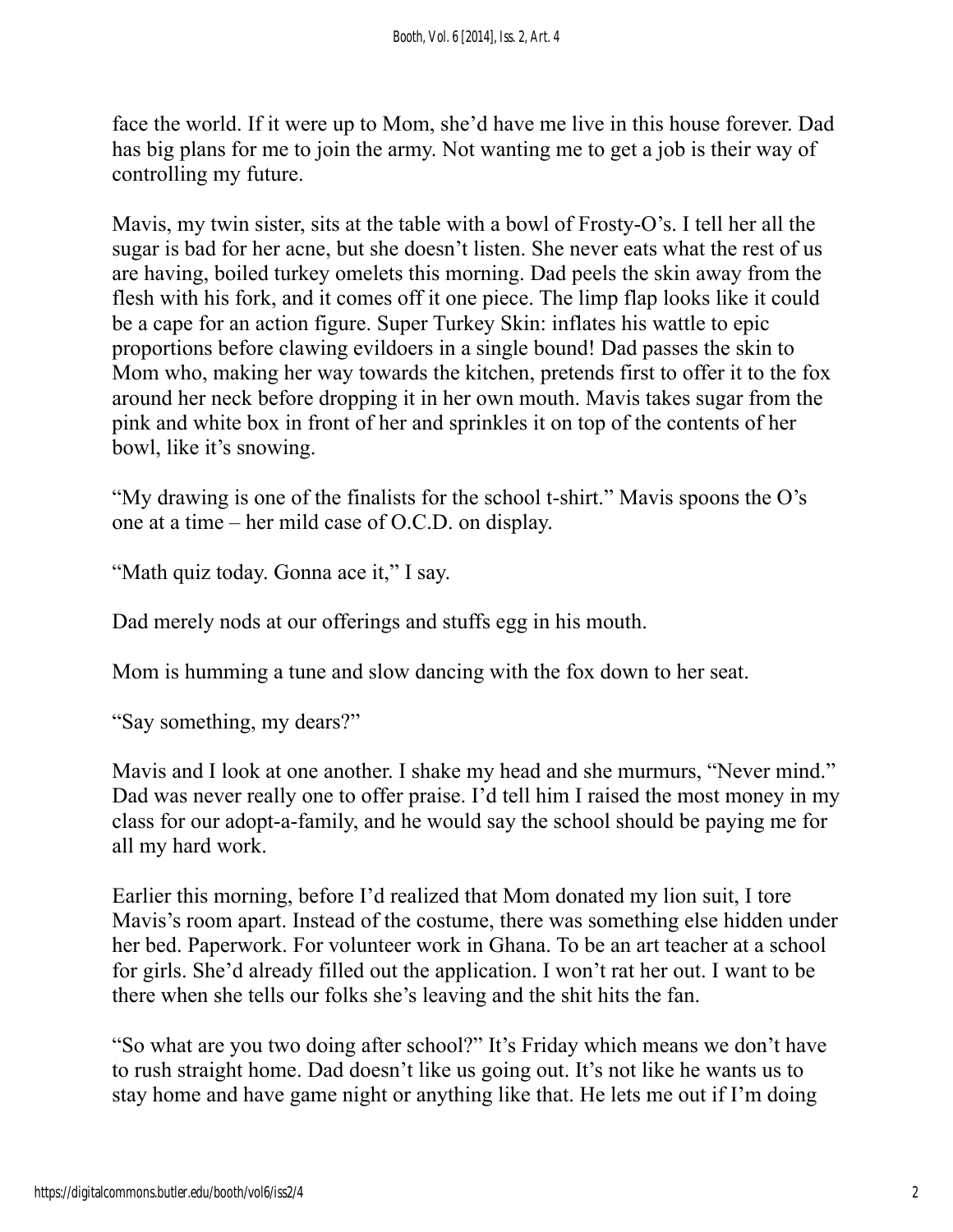something "respectable" like going to the library, and he allows Mavis go study with the girls once in a while. We get around his rules by combining our only two options: lying or sneaking out.

"I don't know. Maybe study group with the girls." Mavis slurps her milk, which makes Mom twitch.

"That's nice," Dad adds. "You and the girls. How's Lonnie doing? Her father used to work at that bank that went belly up, poor guy."

Dad's been a refrigerator repairman his whole life. It's what his dad did . Before that, his grandfather was in the icebox business and his great-grandfather worked with dehydrators and crocks. Dad likes to lecture us about "work ethic." Mom comes from old money that no longer exists. She was raised in some mansion with wait service. She likes to tell Dad how they had three refrigerators, one downstairs, and one upstairs and one by the pool. But Grandfather was apparently involved in some "shady business" and lost it all in "one fell swoop," forcing the family to pack up whatever they could carry in one leather suitcase in the middle of the night and vacate the premises, the town, the entire east coast. Mom was wearing the fox the night they left.

She brings in a pile of zucchini pancakes stacked ten high. I growl at her fox stole as she lowers the plate to the table. The fox face flops uncomfortably close to mine. She never takes that thing off. She claims it's because she has poor circulation, and don't even try to sell her on scarves. She says they're porous. Mom leans down and places one finger on my sister's shoulder and closes her eyes as she speaks.

"My little girl. All grown up. You can vote. Be your own person."

"Let's not rush into things," says Dad.

"You can make a porno," I say, encouragingly.

"Oh, Tristan. Do you have to be so vulgar all the time?"

Apparently, it's not vulgar when Dad tells me I should be a soldier. He says it's the only decent job prospect I have. His fridge business has been dwindling. He says the only way I can afford to go to college is if I join the army. I get the idea, but fighting isn't my thing. I don't feel an obligation to defend my country. I can't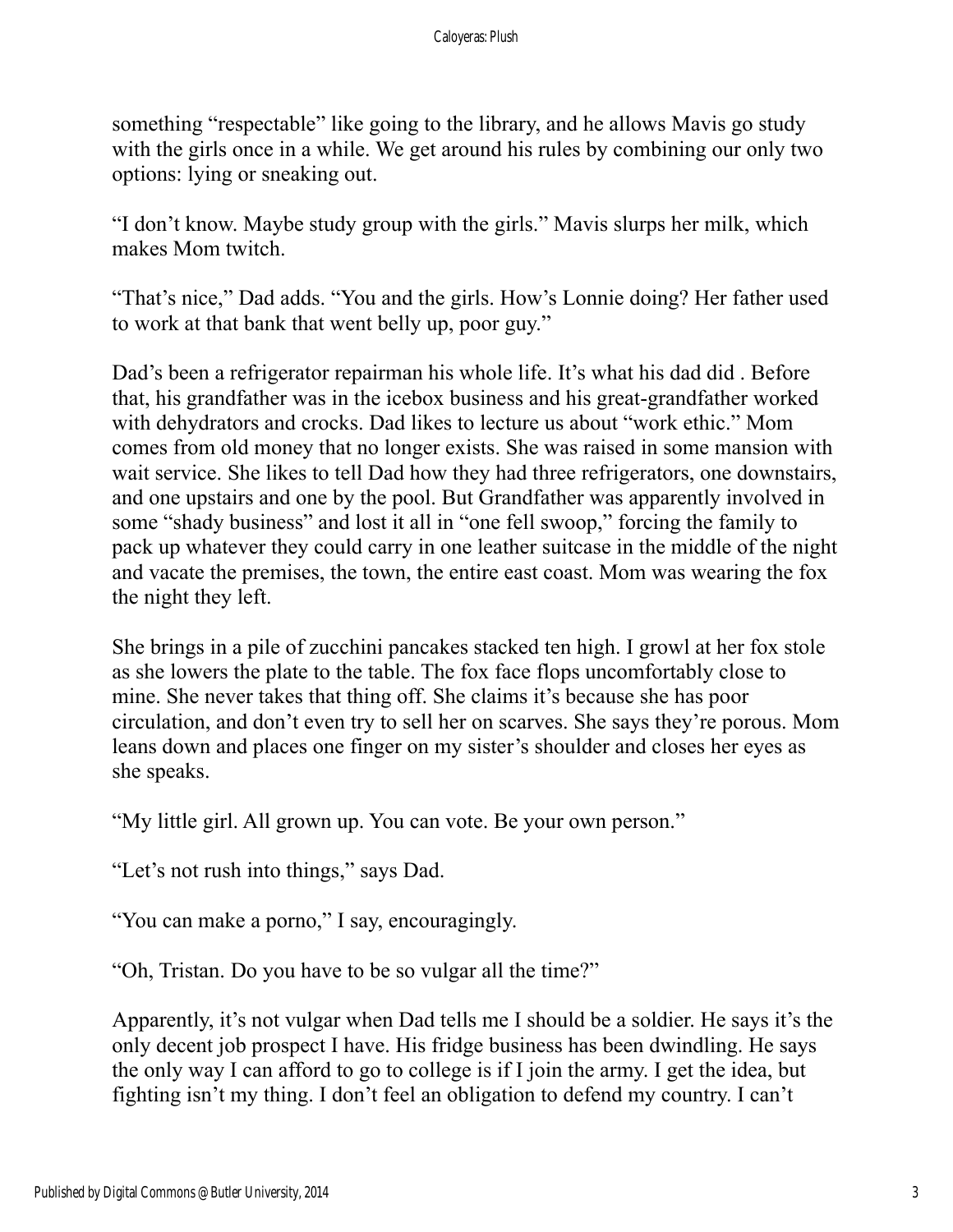walk down the school halls without getting the middle finger from someone. That's what I'm supposed to fight for?

Dad picks at his teeth with an orange toothpick. When he finds something stuck, he makes this grotesque sucking noise and then swallows.

We reach for the syrup at the same time. I inadvertently grasp his hand, which is wrapped around the neck of the plastic bottle. His skin is cold: what you'd expect from a man who spends all day placing them in sub zero temperatures. It's the first body contact we've had since I can remember. I quickly let go. He was there first.

#

After school, when I tell Captain Kevin my costume is no longer, he hangs his head and sighs. He puts his hand on my shoulder.

"You had a good run, Cuddler 82. I didn't want to see you go out like this."

It's true. The proof is on the leader board at company headquarters, a large basement warehouse under our town's mall. There's no sign anywhere advertising what we do, but every so often a wayward consumer will wander down the elevator, hopped up on a rush of shopping adrenalin, and ask what we sell. They're usually sent back to Kevin. He checks them out and decides if they seem like the type that would want to join. He looks for longing in their eyes. Otherwise he lies and says the basement floor is the maintenance team.

"But don't you think it's not only about the costume?" I say. I mean, I work hard to engage the people. It's all about having an affable attitude. About being open. It has to go beyond the plush.

Kevin puts his finger up and disappears into a back closet marked "Captains Only." He returns with a turkey suit on a hanger.

"It's all about the costume." Kevin pushes the suit towards me.

I take it. "Don't you have anything a little more, you know…loveable?"

He raises his eyebrows.

I take the suit.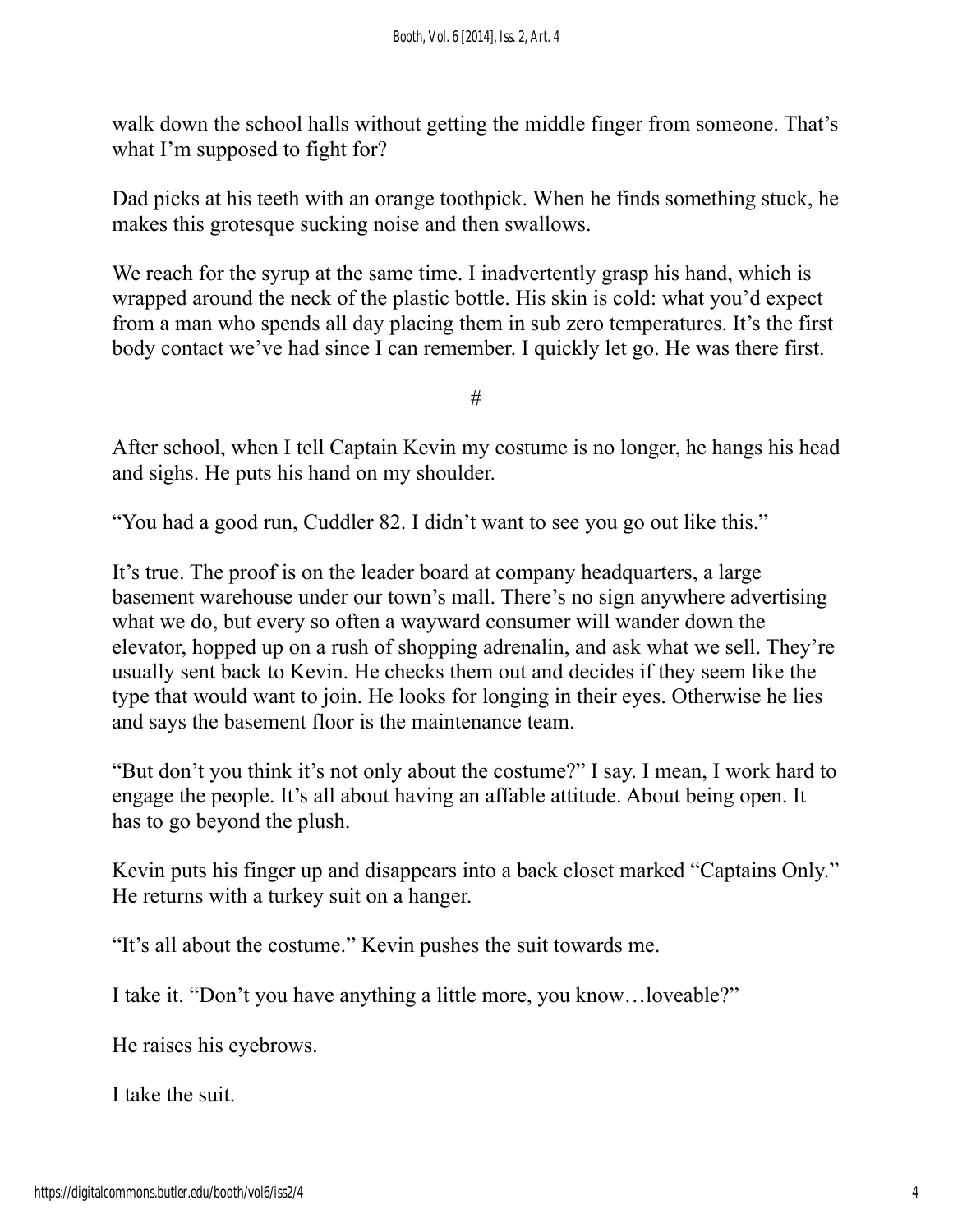#

So this is how it works. Kevin sends out an email to all those on the list of patrons interested in coming to a Cuddle Party. The list has been compiled from people who have attended before. Or else friends of friends email Kevin. Sometimes, he'll send scouts out into the mall to discreetly recruit customers.

A couple of days after the email goes out, Kevin puts together a list of the RSVPs. The day before the Cuddle Party, he sends another email with directions to the secret location. There have been Cuddle Crashers before, so it's important he doesn't reveal the party's location until the last minute. Of course, cuddlers find out a week ahead of time. Some participants make certain requests for which Cuddlers they want at the party. Just for the record, I was always requested. We'll see how much they like hugging a fucking turkey. "Come nuzzle in close with this North American patriotic bird that tastes good between two slices of bread and slathered in gravy. Oh and it can't even pull it together enough to fly!"

Dinner is a mealy pot of corned beef hash with fried eggs on top that look like eyes. Mavis noshes on Choco Puffs. Mom offers Mavis's uneaten portion to the fox stole, nestled as usual between her hair and neck.

"I'll just leave it on the table if you change your mind."

Guess the fox isn't hungry tonight.

It's Mavis's turn to be on duty – stay home and be on call to make an excuse for me in case our parents come looking while I sneak out. I'll take tomorrow. Thank God these parties are at night or I'd never get passed my folks. Outside the window of our Jack and Jill bathroom is a large ash tree, perfect for getting us safely down to the street. It's a system that's worked great over the last year, minus that one time I accidentally locked her out during a snowstorm. Part of the reason it works so well is that I don't always hold up my end of the bargain. If I know there's a Cuddle Party happening, I make it my business to be there. Every penny counts. I just have to be sure and get home before she does.

Mavis spent the afternoon with friends from school finishing up a knitting project that Mom got her started on weeks ago: soda cozies. Mom thinks it's going to be a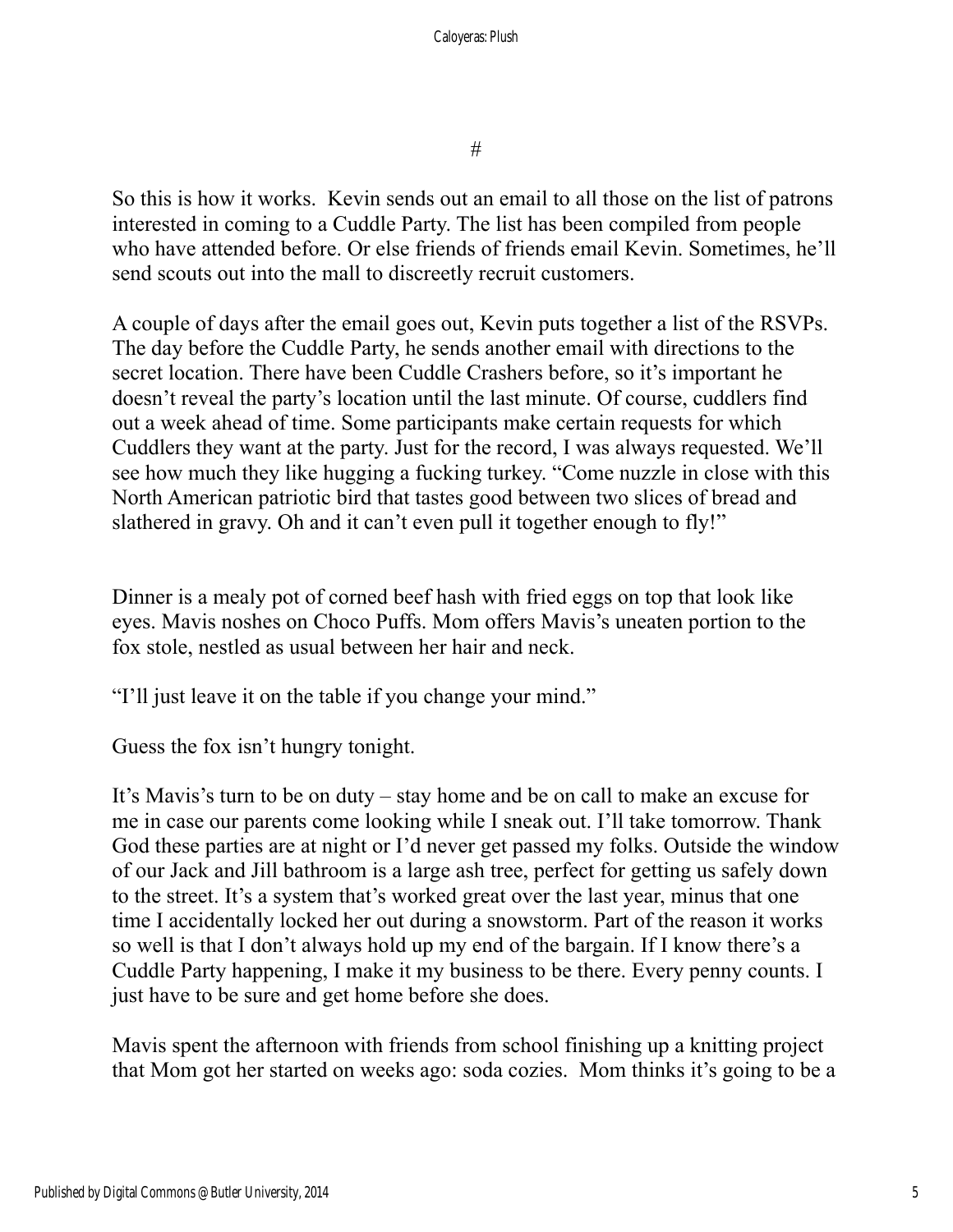cash cow. I don't bother to ask her why anyone would want something that actually makes her soda warmer.

I've been doing laundry and resting up for my big coming out as a turkey at the Cuddle Party tonight. I finally get around to greasing the tracks on the window, too. It's been making this awful squeaking sound when either of us slides it open. Mavis hasn't said anything, but I'm pretty sure she has a boyfriend. She's been asking me to cover for her a lot more than usual lately, and at school, I sometimes see her eating with this Conor kid from her math class. Dad would hate him, always chewing gum and brandishing hair long enough to tuck behind his ears.

Dad sits at the table reading the paper.

"Anything interesting, Dear?" asks Mom.

"War moved." He grumbles. He's been obsessed with war news ever since this whole thing broke out years ago. Part of the reason he wants me to join the army, I'm sure. He'd join himself if he weren't so old, but since he can't, he's willing to sacrifice me.

"Where did it go?" Mom rearranges the dying white peonies in a vase on the table. They're starting to give off that sweet stench that makes our food taste like rotten flowers.

"North by northeast. Into jungle territory. It's a whole new game now. Says here the highlights will be on channel four tonight. Nine o'clock. Remind me."

After dinner, we help Mom clear the table. Dad is already planted on his rocker, waiting for nine o'clock to roll around. I think we both feel kind of guilty having to lie to Mom when we go out, so we try hard to help her out after meals. We form an assembly line. After the table is cleared, Mavis washes the dishes, I dry them, and Mom oversees the process, wicking away any overlooked droplets with the fox's tail.

Tonight, the Cuddle Party is at ten o'clock, at Gia Smith's house on Pine and 24th. I slide my crumpled bill in the slot and grab my change. It's my job to arrive there in uniform. But I don't like taking buses in full regalia. Taxis are hit and miss. One cabbie begged me to come to his daughter's third birthday party the next day. He said he'd let me have a beer and take a swing at the piñata. Most cabs drive right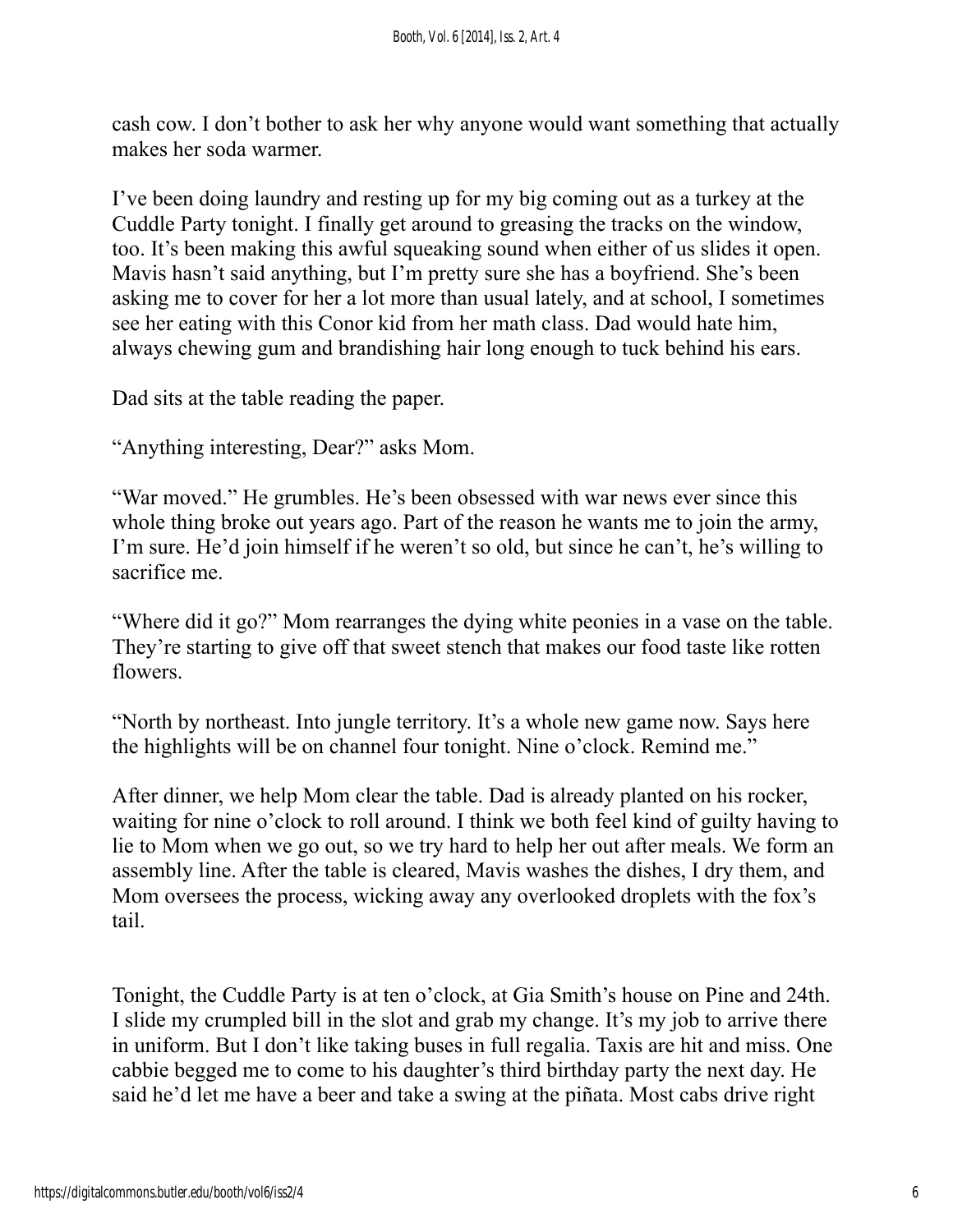by. I've changed in public park bathrooms, department store dressing rooms, and once behind an installation at the Modern Museum of Art entitled, "Disney on Crack." The docents thought I was part of the exhibit.

I couldn't stomach Mom's hash, so before changing I grab a bite to eat at Stellar Burger. The suit is heavy, stuffed inside one of Mom's donation garbage bags.

"I'll have one Busy Bee meal please." (Four buns alternating with three patties and lots of mustard.)

"Side of regular fries or garlic?"

"Garlic."

A kid with the beginnings of a moustache punches in my order.

"Actually, plain fries."

"Have a date?" he asks.

"Oh, yeah."

He lifts his hands and gives me two thumbs up with a side of crooked smile.

"Avoid halitosis," is Rule No.5 in the Cuddle Manual, a hand-stamped packet covered in a red, fuzzy binding.

After sliding the remains on my purple tray in the trash, I go to the restroom, dragging my bag behind me. I feel like Santa Claus. An old guy using the urinal looks at me when I enter the bathroom. His urine comes out in spurts, like he has something to hide. I change in the handicapped stall; it's the only one that will accommodate my big bag. The sporadic dribbles from the old man come to a halt as I take off my clothes and open the bag. It looks like the remnants of a turkey that shed its skin and waddled toward the nearest coop. I pick up the deflated animal and inspect it.

Shit.

The zipper is in the back. Major design flaw and something all Cuddlers complain about.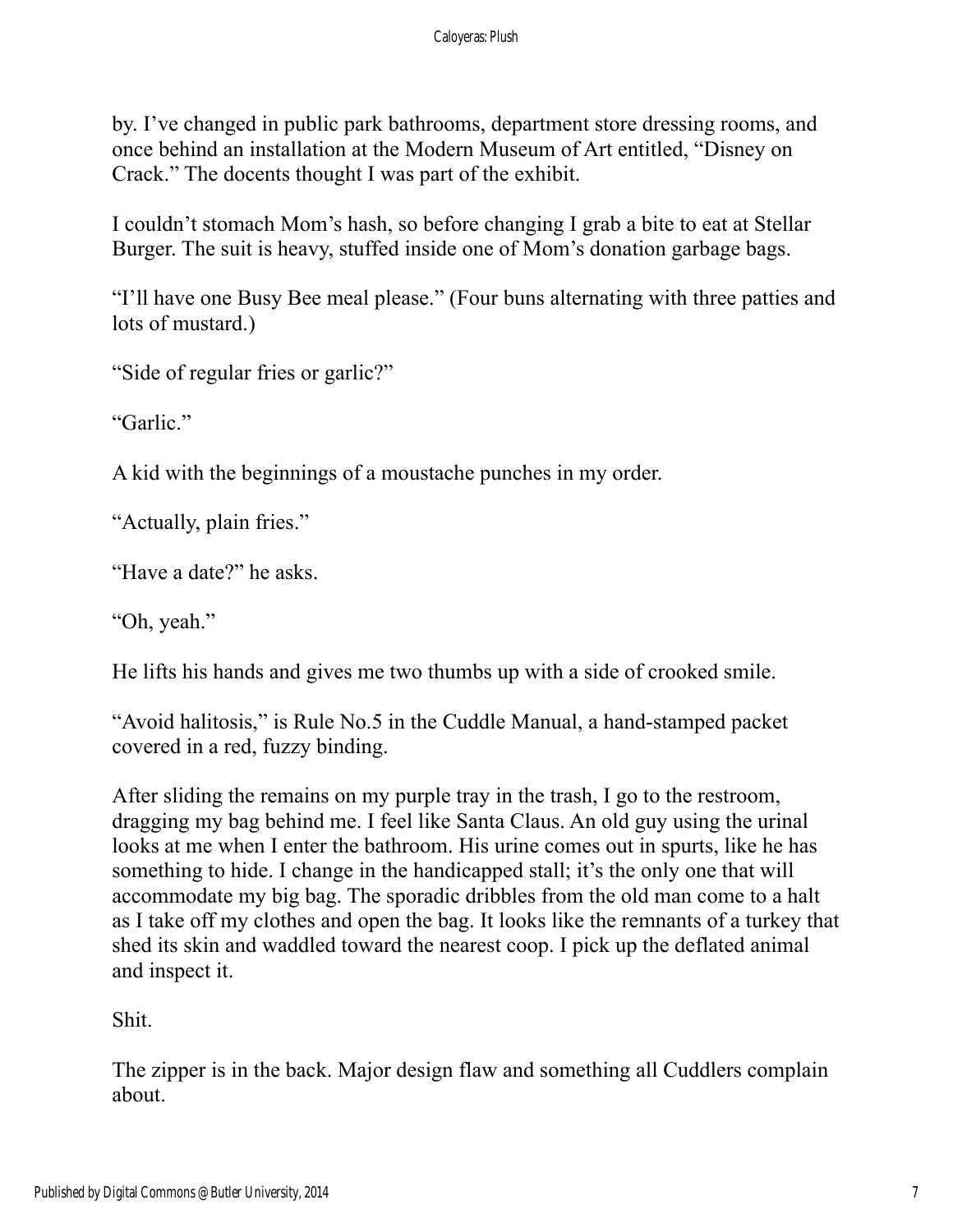I leave my socks on. You never know what the A/C is going to be like at the places we go to. And it's not like you can ask them to change it. That's Rule No.2 in the Cuddle Manual. "The only thing Cuddlers can say at a Cuddle Party is 'Yes' in response to a client's cuddle request. (Please be sure and learn the sign for 'I have to go to the bathroom.')" I've never been docked points for talking, but others have. And docked points equals docked pay. We work on commission. Cindee Carter was suspended for a week for asking a client where she got her shoes.

This turkey cloth is itchier than my last costume. Cheap material. I'll have to buy a spandex suit to wear underneath. Stepping into the red tights, I slide the coarse fabric over my body. My arms enter the wings that are missing a noticeable amount of feathers. I put the turkey head on and exit the bathroom stall to take a look at my new persona.

Old guy is washing his hands. Just the tips of his fingers, really. He stops what he's doing and looks at me. I hope he isn't going to have a heart attack.

"Zip me up?" I turn so my back is facing him. After drying his fingers on his pants he walks over, fiddles with the zipper till it catches, then moves it up my back to the base of my neck.

"Want me to do the eye hook as well?"

I practice nodding like a turkey would nod. Small, but deliberate movements. He fastens the hook, then gives me a gentle pat on the back as though to say, "All done."

I thank him and wave good-bye, though my worn appendage won't rise as high as I'd like.

I look at myself in the mirror, head on, then profile. My beak isn't even made out of shiny plastic. It's felt. And it droops, like an elephant's trunk. Or a compass, pointing south.

#

Gia Smith's is only a few blocks away from the burger joint. I've strategically planned this. People stare at me on the street. I bet they assume I started the day with a stack full of colorful flyers in my hand for the latest sandwich shop special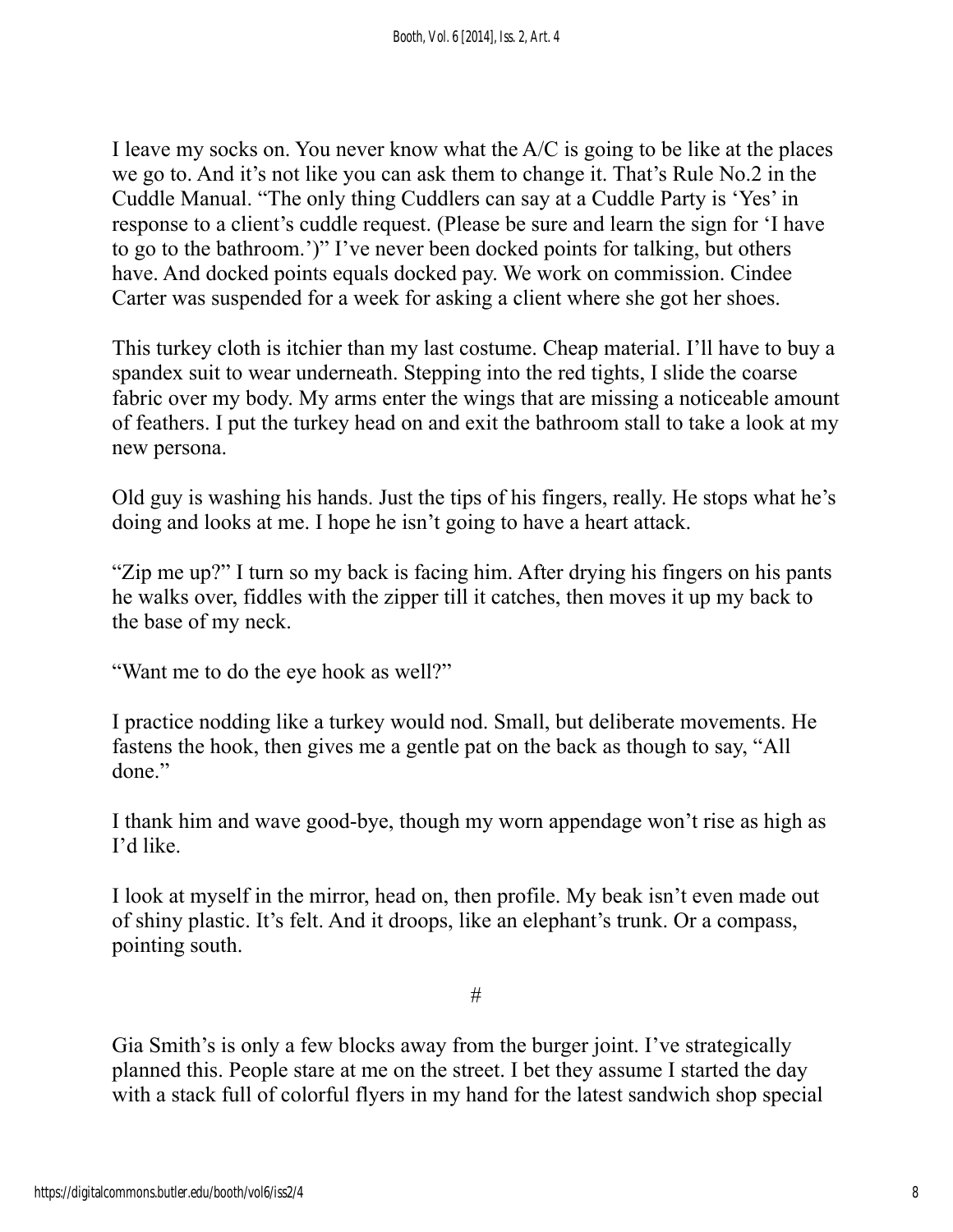or some Save the Environment campaign. As lion, people on the street would slap me five. They'd want to pose with me and take my picture. They'd try to usher me into the bar to buy me a beer. "Please arrive at all Cuddle Parties in costume, ready to begin work" and "Your real identity is to remain a secret at all times," are Rules No. 3 and 4. They want this to be an authentic experience for participants. Nothing kills a fantasy faster than the stinky, sweaty guy under the costume. Even though I think I clean up nice.

I was one of those wayward kids who wandered into the offices in the basement of the mall over a year ago. Maybe it was my habit of standing really close to the person I'm talking to that clued Captain Kevin in to the fact that I'd make an ideal Cuddler.

"You want a great way to make some extra cash?"

I nodded. Who wouldn't?

He invited me to spend that night at a Cuddle Party, not as an employee, but as a participant. At first I was self-conscious when I entered the host's apartment, but everyone was so kind. Monkey was there (who knew I'd be working with him a year later?) and gave me my first hug. I could have stayed there all night. Mikey, tonight's supervisor, later explained the biological reaction people have to hugging, the intense release of endorphins.

"It's better than any drug," he said.

I was hooked.

A husky bouncer at the new locale looks me up and down. He's there to deal with guests who drink too much. I tell the doorman tonight's passwords, "Phantom limb." He waves me in.

Inside I see Bunny, Monkey, and Chick standing around talking. Most Cuddlers use their real voice when in costume, but Chick masks hers with this high-pitched, fake baby voice. It's kinda cute. I don't know any of their real names or what they actually look like as we all strictly adhere to Rule No.4 and even show up to staff meetings in costume.

"You new?" asks Bunny.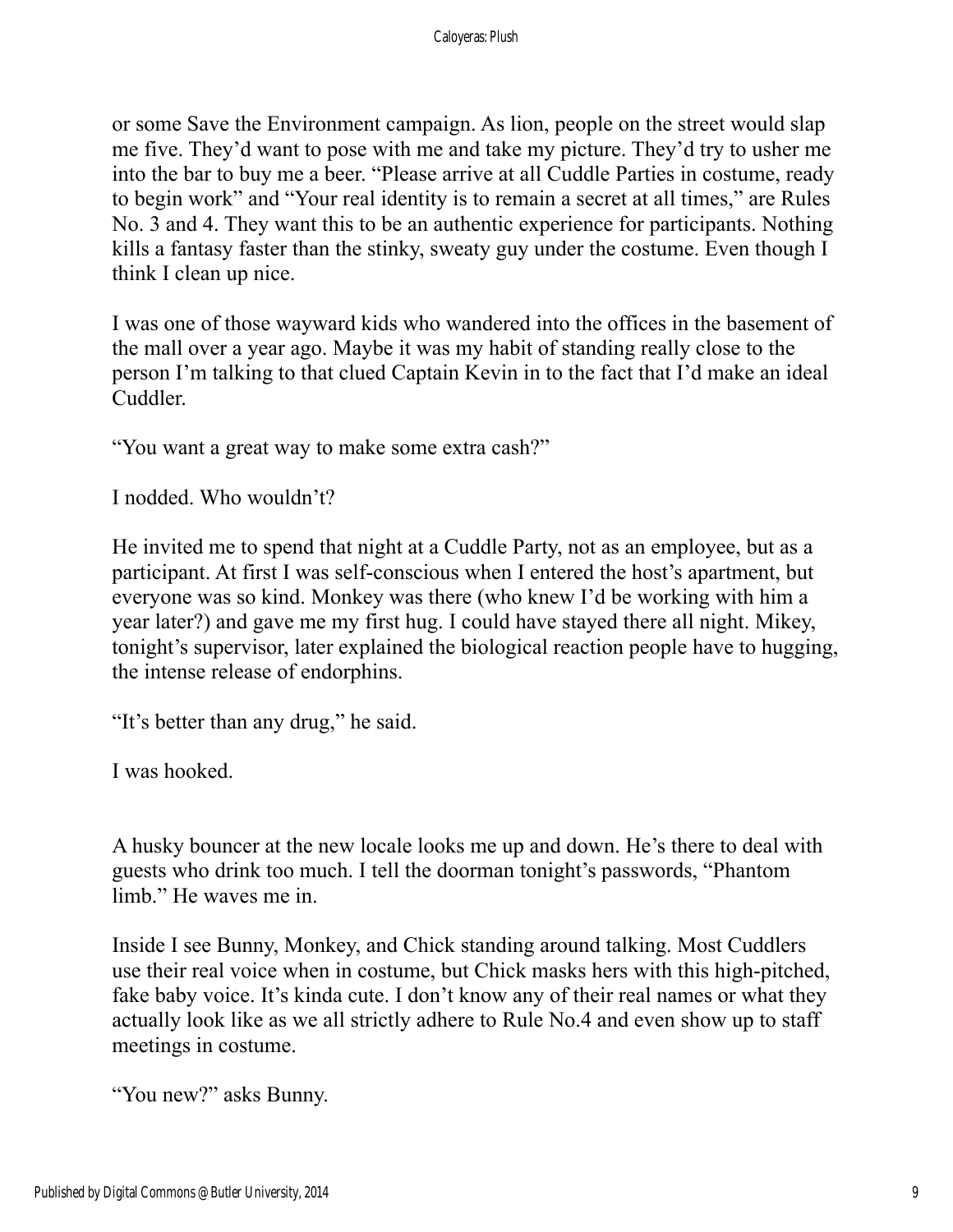I go to put both arms on my hips, but my wings won't budge. "Are you kidding? It's me!"

Monkey tries to peer through the mesh area hiding my face.

"Lion?" Monkey asks. "What happened to you?"

"Costume's disappeared."

"How the mighty have fallen," says Bunny. "Looks like I have a good chance of sweeping the leader board tonight!" He high fives Monkey.

Chick puts her wing on my shoulder. "Sorry."

She's always been nice to me.

"I hear we're going to have a full turnout tonight." Chick brushes her yellow leggings with her wings. She's one of the few who has any actual body shape exposed, although now, I've joined her with my turkey legs. The rest of the Cuddlers are all hidden in their oversized costumes. Her costume is made out of real feathers, unlike mine. The friction from all that hugging means she loses a lot of yellow feathers each night and she says she has to buy bags of new ones and glue them on after almost every party.

Mikey bounces into the room.

"Who do we have here! New Cuddler?" he asks me and comes over to shake my wing.

"It's Lion! Can you believe this shit?" Monkey says.

"Wow!" Mikey looks stunned. "I don't know what to say. Okay, Cuddlers, I want you all to gather in a circle. Our clients will start coming in a few minutes and I want to brief you on the situation."

A puppy and kangaroo I don't know join the circle.

"So, tonight we have mostly return clients, but we do have two new ones, so we're gonna have to go ahead with the Rules Circle."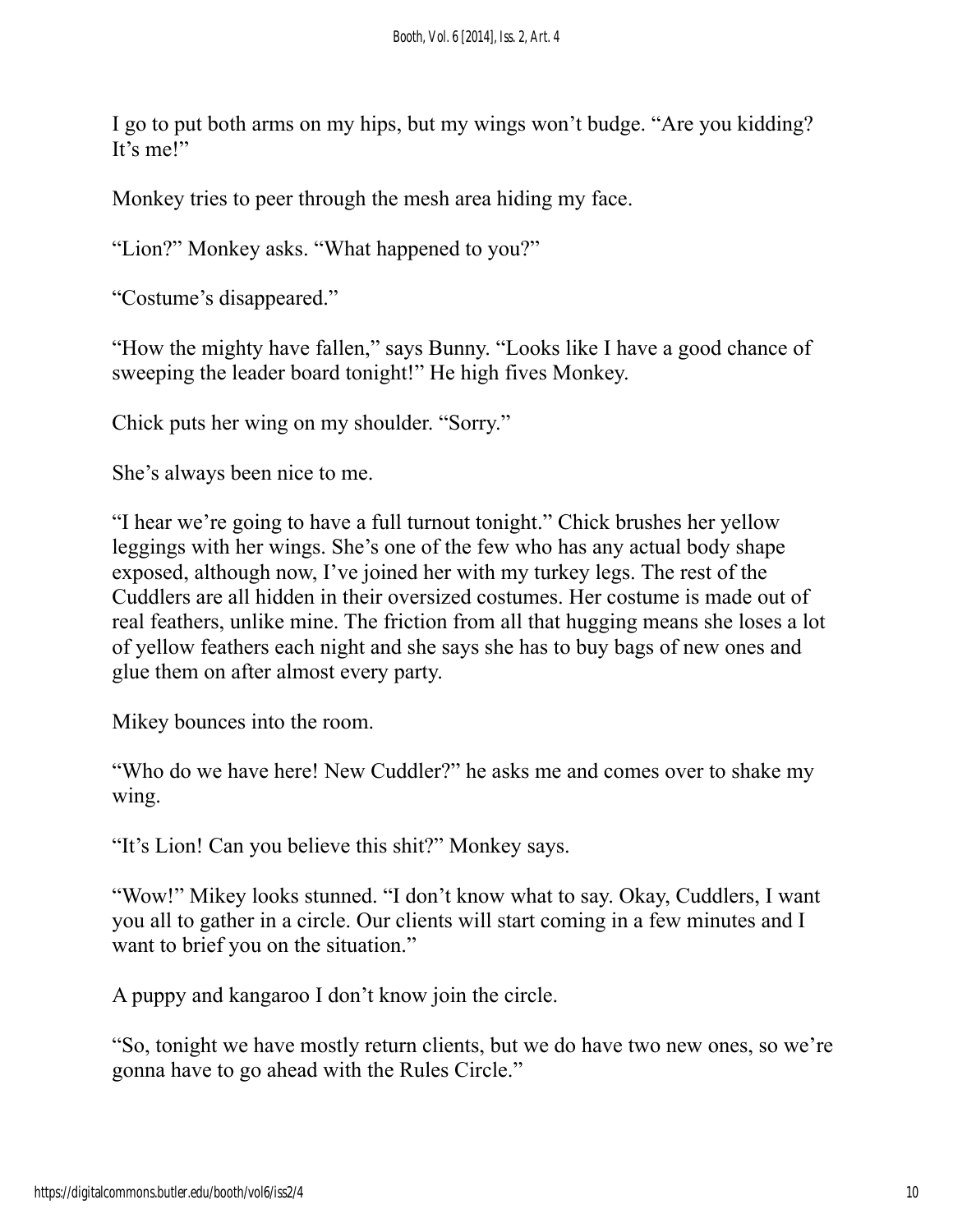In middle school I was in a play once. I had what you'd call a supporting role, playing an organ grinder, but before each show, we'd get in a circle and our drama teacher, Mrs. Passomanik, would talk about what a great performance this was going to be and how much she appreciated us. Dad made me quit drama after that one show. He said the army wasn't looking to recruit thespians.

The Circle before Cuddle Parties are similar to Mrs. Passomanik's. Mikey lets us know if we have any returning clientele, and if they've made any special requests for specific Cuddlers. The energy in the room is electric. We are ready to begin our work.

Cuddlers begin the evening on the periphery, waiting to be approached by someone looking for a hug. Once we've given out our first hug, we can circulate. The only word we're allowed to say is "Yes," in response to a patron asking, "Cuddle me?" I lean against the wall and wait and watch.

#

The adrenalin has worn off considerably by the time my bus pulls to a stop. With my costume double-bagged and stuffed in my backpack, I get off the bus and walk the two blocks to my house. The rain has stopped, which means I'll need to be extra quiet sneaking back into my room.

My first night as a turkey was mediocre. It was at least forty-five minutes before anyone asked for a hug. As Lion, I was heavily pursued. Sometimes a small line would form and after receiving their hugs, my fans would go right to the back of the line again. Tonight, I wanted to pound my chest and shout out, "I'm really Lion! It's me!" Chick seems to have taken the lead. Probably because Easter is just around the corner.

I hoist myself up to the window and try to slide the cold glass up. It's locked. I'm going to fucking kill her. I'm exhausted. All I want to do is find a good hiding place for my costume and crawl into bed.

I knock lightly on the window.

Nothing.

I tap a little louder, using my fingernails to drum the William Tell Overture on the glass. My sister responds to rhythm. She opens the window.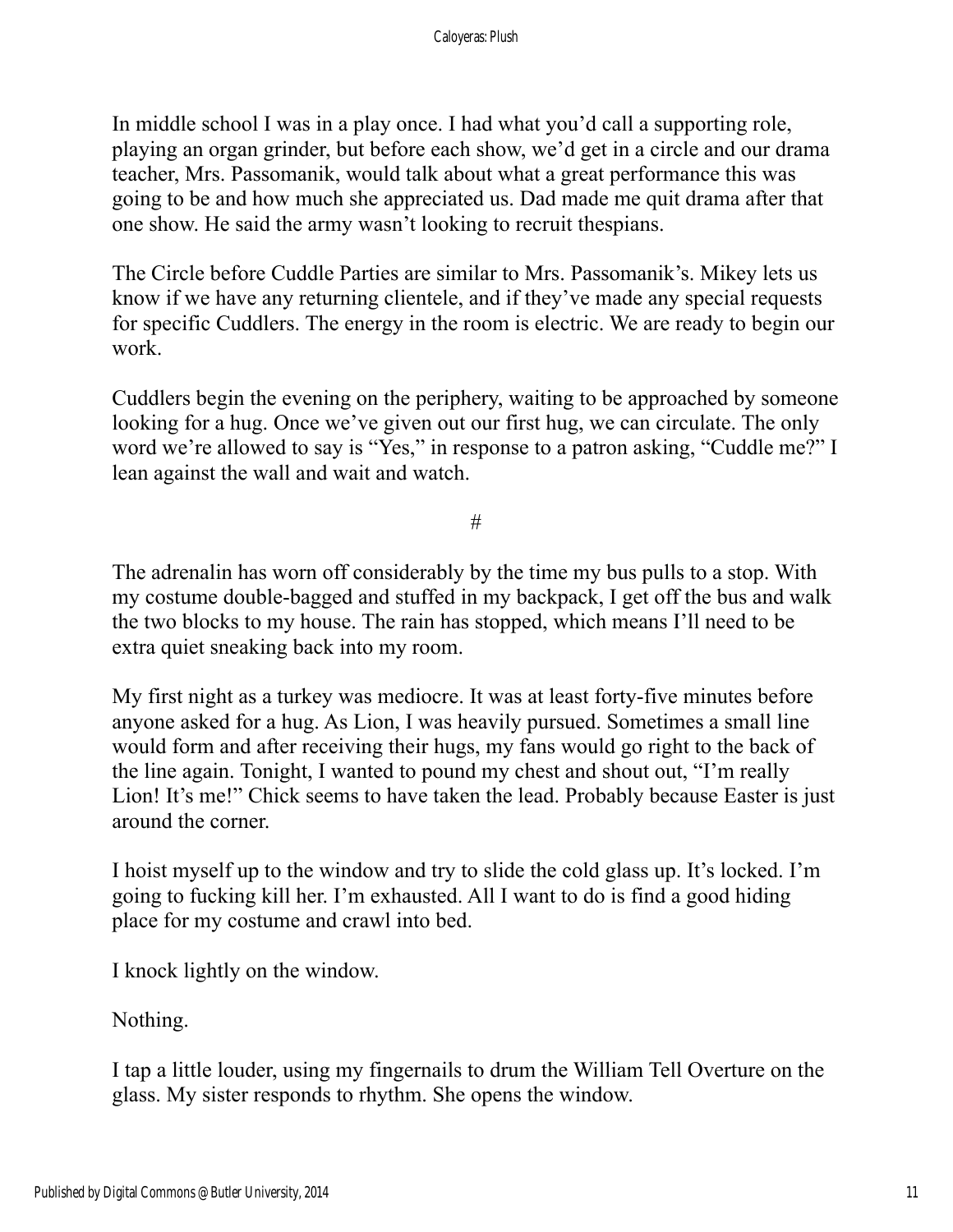"What the fuck?"

"Sorry, I fell asleep."

She takes my bag as I climb through the window, the T.V. still blaring the war downstairs where Dad has, no doubt, fallen asleep.

#

In the morning, when Mom leans down to pour orange juice into my empty mug, the fox's nose touches the inside of my ear.

"They lost a nuke." Dad startles me, rattling his paper with fervor.

"Who did?" Mom brings in the boiled eggs as Mavis has a seat with a box of Choc-O's and gives me the middle finger while no one is looking.

"We did. In the jungle. They have trained monkeys over there. It's the new biological warfare."

"The monkeys stole the bomb?" Mavis adds a handful of marshmallows to her cereal.

"Monkeys are smart," I say. Trying to get in on the conversation.

"Yeah, smarter than you," adds Mavis.

"Hey, I did so well I threw the entire curve off for the math test yesterday." I look at my dad.

"Damn monkeys," he says, his blue and white striped union suit unbuttoned at the top so that his scraggly, gray chest hair sits like an unmowed patch of grass.

"What are you two going to do today?" asks Mom.

"Study group."

"Homework at the library."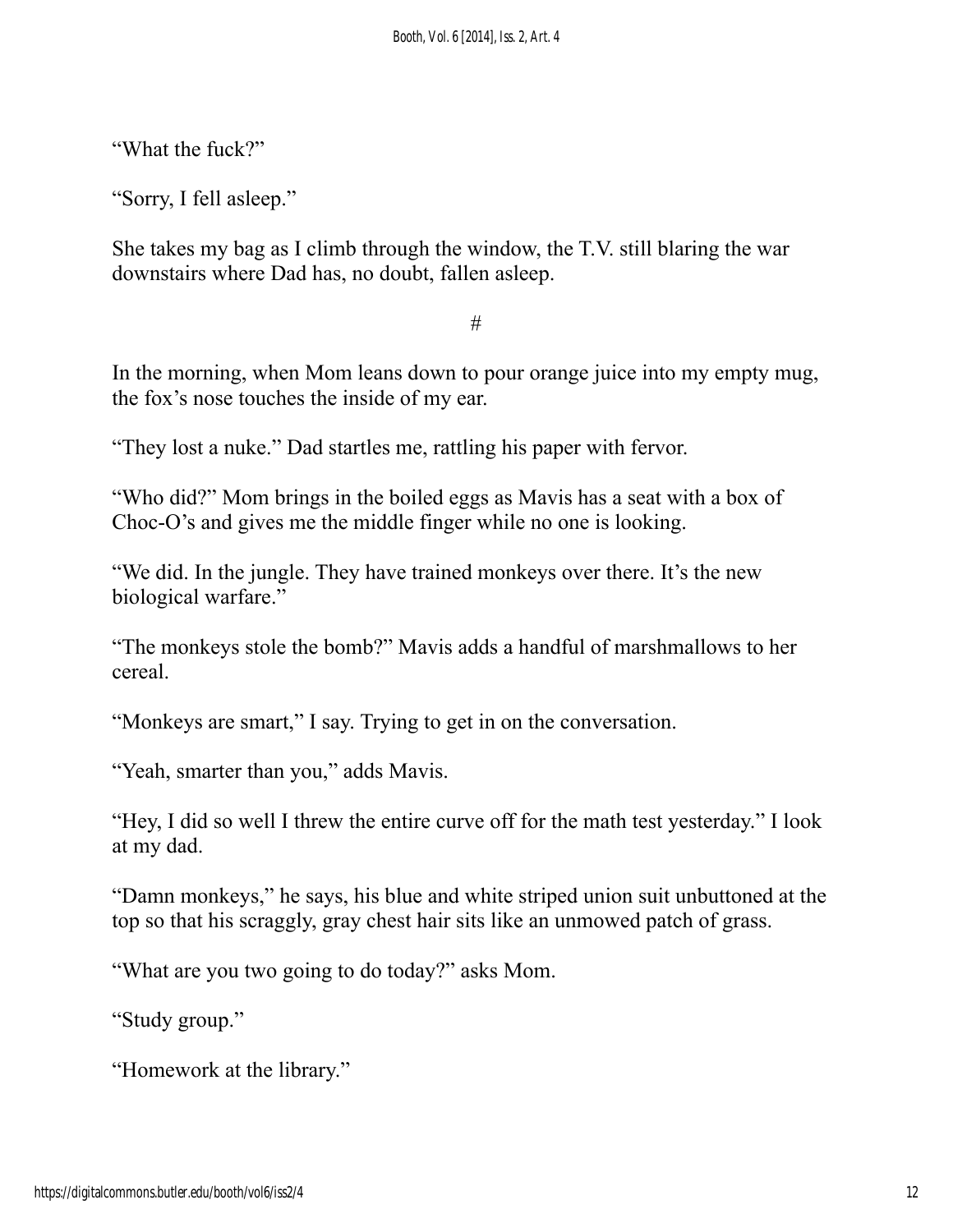"That's nice."

#

The next week, we're at a posh brownstone on Circle Road. It's a nice neighborhood – a whole lot nicer than the one I live in. The owners, Frank and Gretchen, have hosted before. They make it a point to serve their own appetizers – things like fried calamari and chicken satay with peanut dipping sauce in addition to the usual veggies and dip. Even though last night wasn't a shining moment in my cuddling career, I'm optimistic that I can transform my new status as a turkey into something desirable – after all – beneath all the fake feathers and polyester, it's still just me.

It was my turn to stay at home tonight so that Mavis could go out, probably with that Conor joker. I let her have a ten minute lead, just in case she forgot something and had to come home, before checking that Mom was asleep and Dad was flaked out in front of the TV before making my own escape out the window and down the tree.

Mikey pulls me aside and says I have to do something with my limp beak before people show up. I ask him what I'm supposed to do, but he shrugs and says, "Get creative." Doesn't he know that turkeys aren't right brain kind of creatures?

"I'll be back," I tell Chick and the gang. Chick shakes her hips back and forth. She gets all amped up before a party.

Outside, the cold seeps through the mesh fabric in front of my mouth. I breathe heavily and see the frigid air rise. Why couldn't I have been a peacock or a penguin? How to fix my beak?

Two blocks from the house there's a laundromat and a deli and, across the street, a liquor store. The rest of the businesses look closed. Evening commuters honk at me as I jaywalk towards the liquor store. I give them the middle finger under my wing.

It dawns on me that in this roomier disguise I might be able to get away with breaking Rule No. 7: "No alcohol is to be consumed by employees while attending a Cuddle Party." Maybe a few sips would take the edge off and help me get my groove back.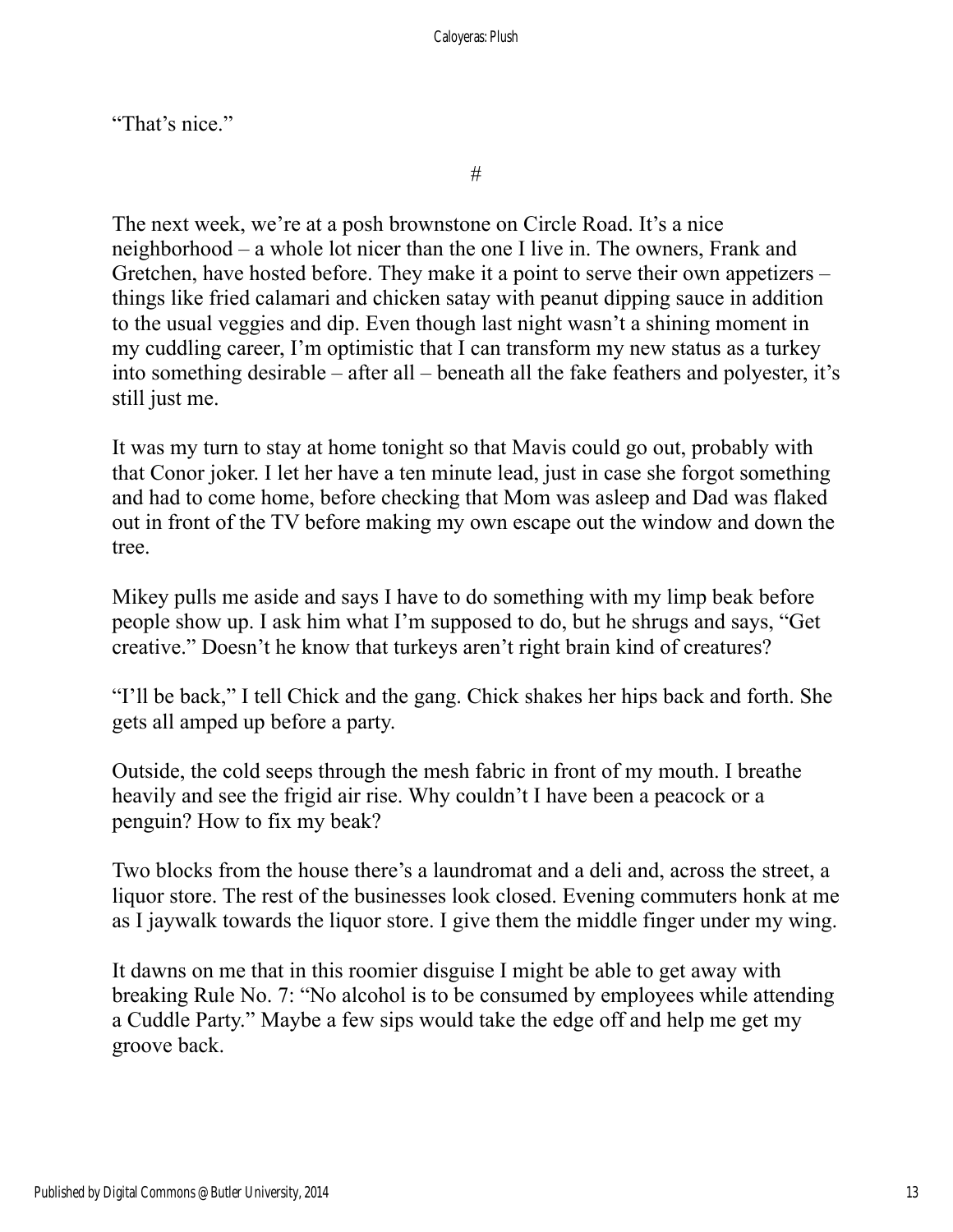I don't know what I'm looking for to help fix my beak, but I'll know it when I see it. What would Mavis do in this situation? She's the artist in the family, after all. I picture her in Ghana with a bunch of kids sitting around and making batik t-shirts. She'd find a way to make this beak look good stuffed with grass or cotton balls.

A guy next to me holds out two bottles. "Which do you think? Cabernet or Chardonnay?"

"What are you having for dinner?" I ask. He looks surprised, like he thought I wouldn't talk.

"Chicken. Hope that doesn't offend you." He laughs and looks at his girlfriend.

"Cabernet," I say. That bottle looks more interesting, abstract statuesque bodies interwoven like they're participating in a Greek orgy.

The checker hears our conversation and decides to butt in.

"You're supposed to have white wine with bird," says the checker.

The guy holding the bottle shrugs. "I'm going with the turkey on this one."

Towards the front of the store is an assortment of mini liquor bottles. I pick out three: tequila, gin, and vodka and set them on the counter.

"Is that packaging?" I point to the pile of shredded paper behind the counter, hoping to distract the checker from remembering to check my ID.

"Sure is."

"Mind if I take some? For my beak?" I shake my head to emphasize my dilemma. The limp beak jiggles. "Oh, and I'll take these as well."

The checker rings me up and passes a handful of shredded paper.

If I don't get back for the ringing of the opening triangle, I'm out for the evening. It's in our contract.

Outside I take my head off and place two of the bottles down my left wing. I swig the tequila and then tightly stuff the paper in to my beak and voila.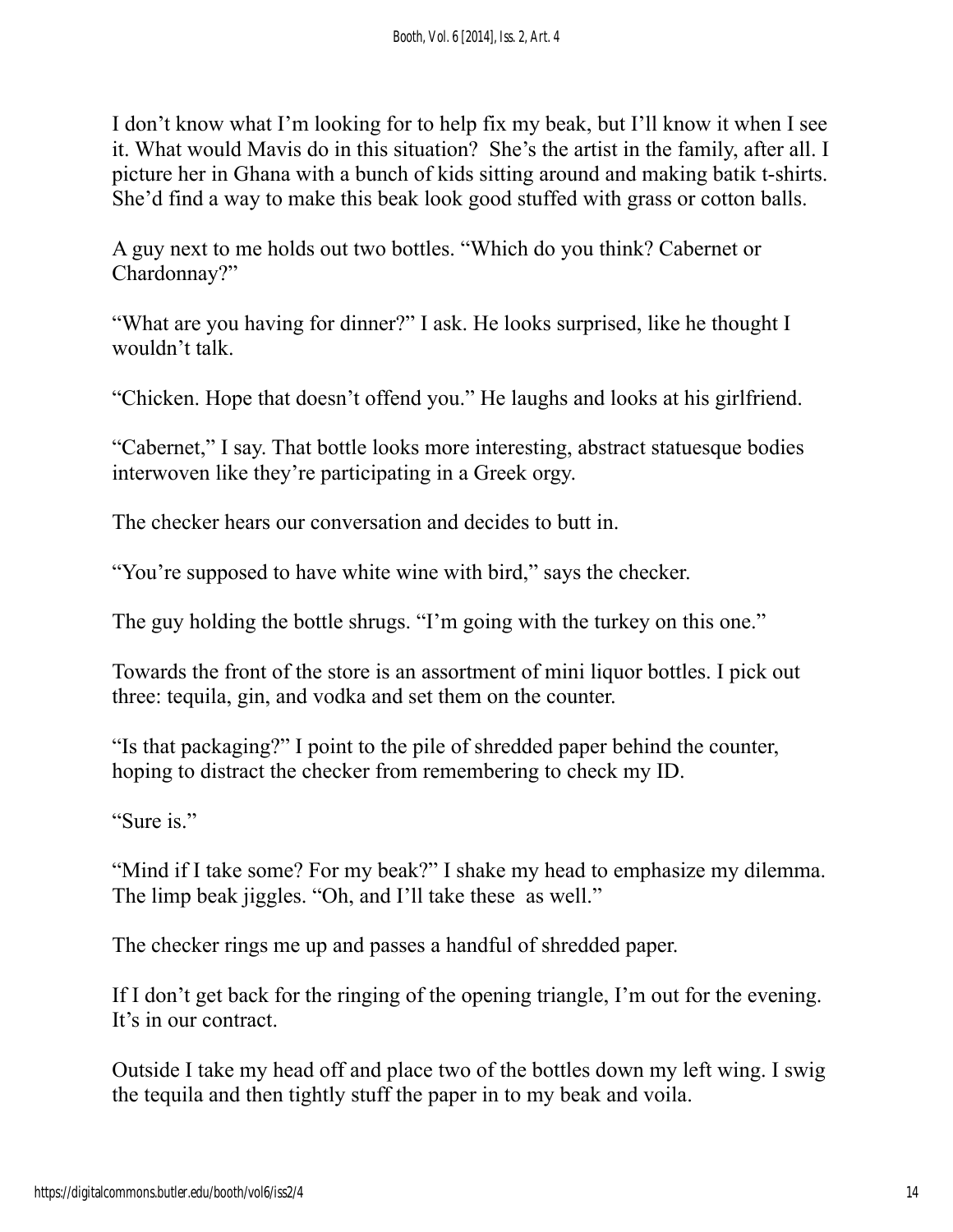Back inside Mikey is orienting first timers to the routine while a few guests stand around the food table, sipping wine and chewing on vegetable sticks. He's good at gathering people in circles and making them follow directions. He used to be a preschool teacher.

"Looking better, Turkey," Mikey puts his hand on my shoulder and squeezes. He unwraps a bell from a cloth bandana and strikes it with the metal rod three times. Tonight I'm brimming with optimism and tequila. I will play the part of confident, wingless bird. I will be desired.

Chick is approached quickly by a guy, probably in his mid-forties, wearing a polo shirt. He leans in for a hug and Chick embraces him. I can see she waits for him to release before she removes her wings from him. Soon, most Cuddlers are hard at work. In fact, everyone is, except for me.

Swaying back and forth, shifting my weight from one turkey foot to the next, I anxiously wait.

Mikey has his lifeguard whistle around his neck. He's never had to use that thing, but it's always there.

I feel invisible.

Heading towards the bathroom, I open the vodka, drink it, and return to my post.

A woman walks my way looking as though she might approach me. I raise a wing to entice her, but she turns away at the last minute and grabs a piece of jicama off the table. I've had it. I don't even bother to excuse myself as I remove and then screw the cap off of the third bottle. No one can see what I'm doing under my costume. I'm hoping I look like I'm just scratching an itch.

Chick is facing me from across the room. Maybe she's looking at me, but it's hard to say, since I can't see her eyes. I wave. She waves back, but we get interrupted by a large woman who asks her for a cuddle. The woman's shoulders are bobbing up and down. She's crying. She must have had some sort of release. It's not uncommon at these parties. (Mostly from people who haven't been touched lately.) The contact can be "emotionally awakening" as Mikey says. It's the same reason people get dogs, to have something to snuggle with. We never had any pets growing up. Dad said they demand too much affection.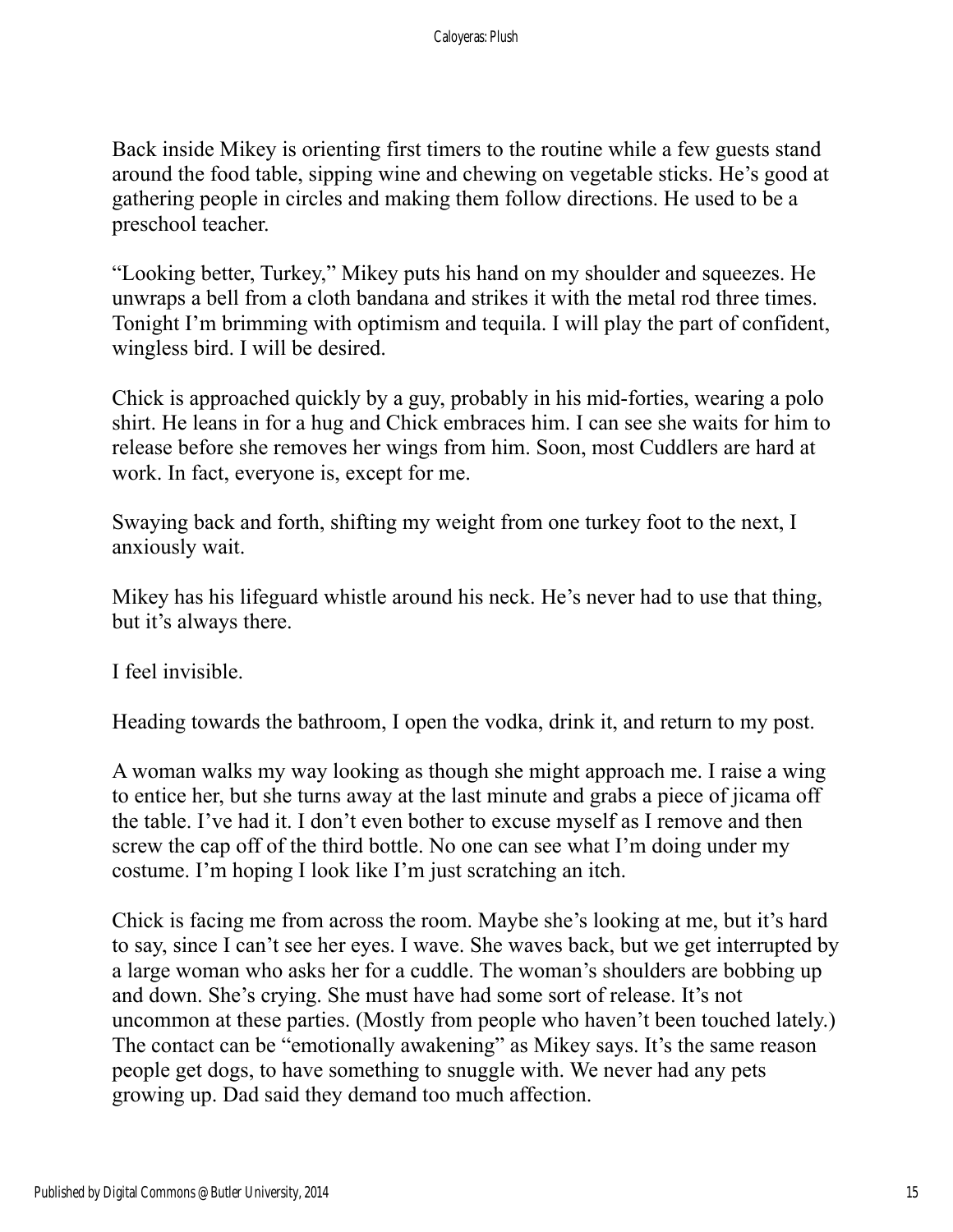Mavis swears that we used to have a pet fox that looked exactly like the one wrapped around our mother's neck, but I have no memory of this. Mavis says there used to be pictures in the photo album of us all around the Christmas tree, Dad drinking a Bloody Mary out of a coffee mug (Mavis assumed this because of the celery sticking out of it) and the fox, curled up in an empty present box, but when she went to show me the picture, it was gone.

As Chick wraps her wings around the woman, I watch her body swaying from side to side. Chick can be so maternal.

People have loosened up and are now moving away from us Cuddlers towards each other. It's the ultimate goal – transferring the safety and trust of a plushie to regular people so that casual smiles and "hellos" on the street to strangers can be replaced by much needed embraces. We've been at war for as long as I can remember; apparently monkeys are losing weapons of mass destruction. I mean, who doesn't need a hug?

Chick makes her way past a line of guests and ends up next to me. The feathers on her upper right shoulder look ruffled from the onslaught of that large woman's tears.

Maybe it's the alcohol warming me up from the inside, but I am hyper aware of Chick standing within close proximity. I want her closer.

"You smell nice," I whisper.

"RULE NUMBER TWO." she says back. She takes her job seriously. Another thing I like about her.

The drink goes to my head, and I look down to keep from getting dizzy.

I look down at Chick's round calves. "You also have nice legs."

"Ew," Chick says before backing away from me.

Have I disgusted her so much that she's willing to break the rules?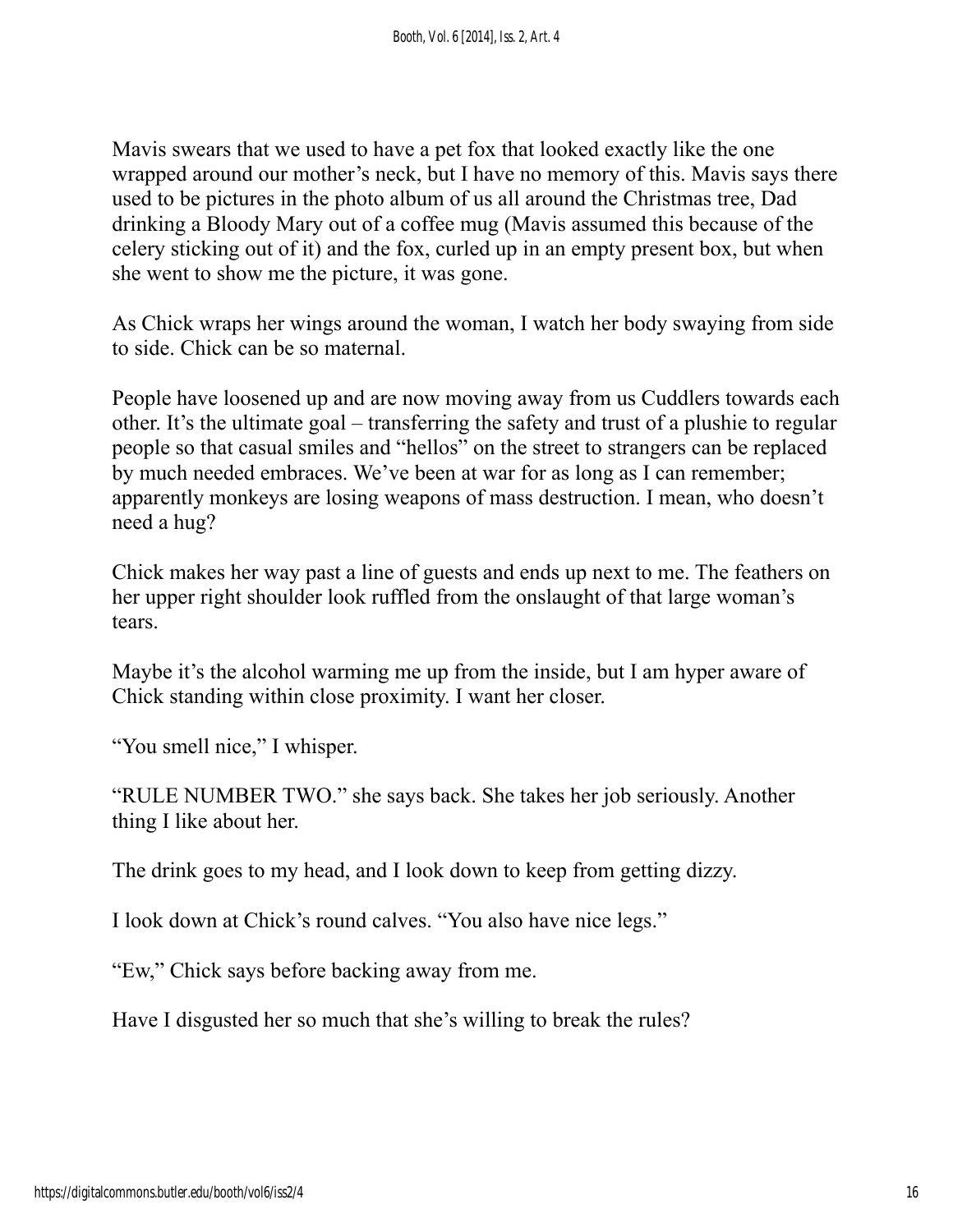She leans in and sniffs me, then crosses one wing on top of the other, scolding me. I try to put my wing up to my beak, asking for her silence, but it doesn't reach. I'm too late and she walks away.

I stare at the grain in the hardwood floors and then contemplate my turkey feet.

"Cuddle me?"

Finally, the words I've been waiting to hear all night. I look up to survey the turkey-loving Cuddler. It's my father, still dressed in his refrigerator repairman suit, a newspaper wedged under his arm.

My body freezes as he comes in for a hug. The paper falls to the floor. His arms wrap around my shoulders and meet at the small of my back. He rests his head on my wattle and squeezes, mildly at first, and then he tightens his grip. I can hear a faint cooing sound coming out of his mouth, like a relieved baby.

It's the first hug he's given me in years.

I squeeze back, eager to make a connection. I want to shout, "Dad, it's me!" and make a big reveal. But then I grow resentful. He doesn't know who he is hugging. He'd rather embrace a stranger than his own son. In fact, he's willing to pay for it.

My grip tightens as he moves to let go. I am owed more than this—much more. I feel his back pulling against my arms.

The smell of coolant reaches my nose.

"Hey," he says quietly at first and then louder so that people next to him stop their embracing to look over.

I lift my wings and engulf him. I spot chick rushing over from across the room. I squeeze even harder.

His legs start to do this vibrating thing that looks like an odd jig. He wiggles his shoulders trying to shake me off, but I am unflappable. I plant my feet on the ground and tighten.

"I think you're hurting him," Monkey says.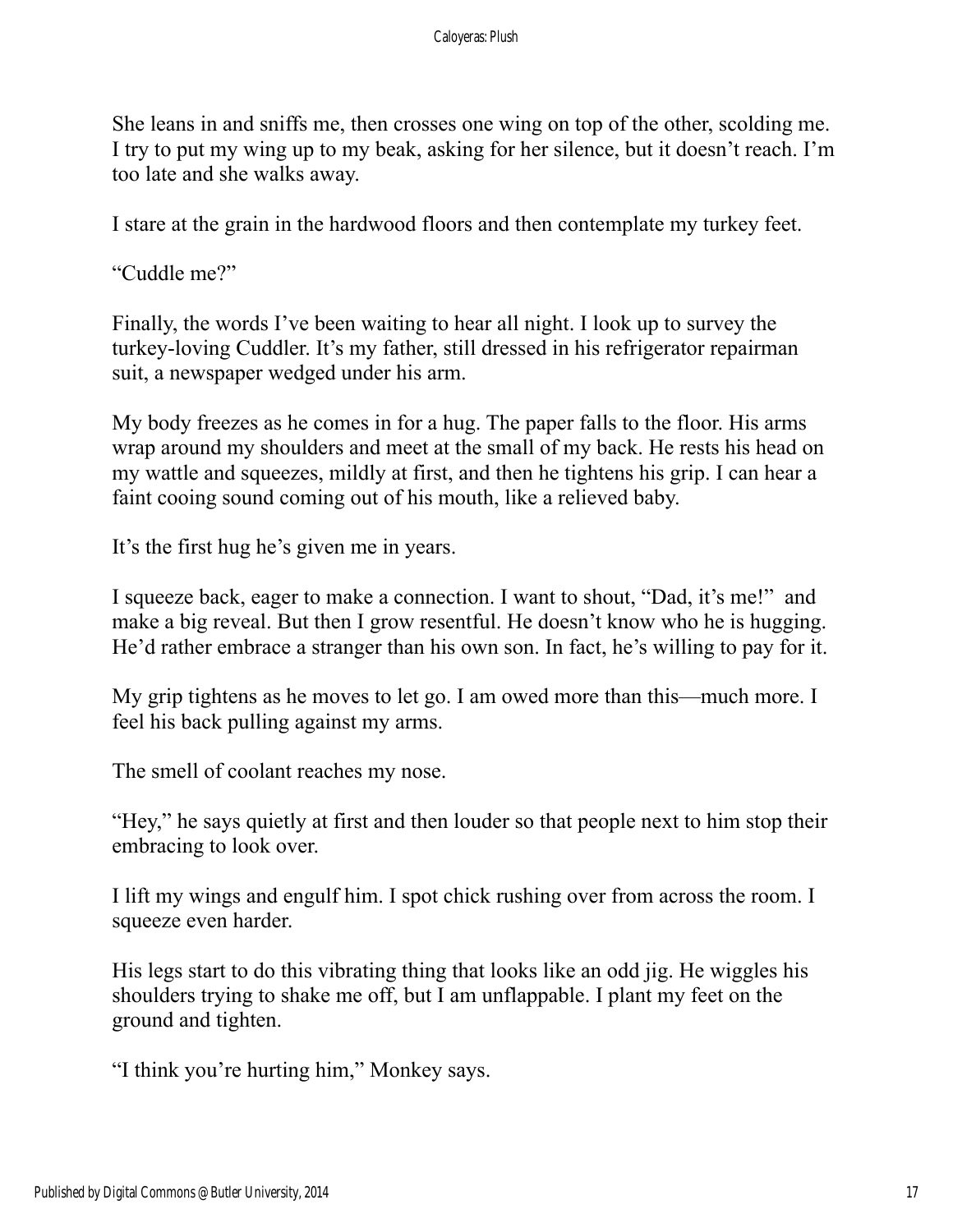Chick is at my side, trying to pry a wing between my father and I, but she lacks the strength to wedge us apart. She tries to penetrate her wing deeper, the friction causing yellow feathers to rise above us.

Why is she getting involved?

Dad is now making a gurgling sound.

Everyone's yelling things at me, but their words blur together into one inaudible buzz.

Mikey runs over and starts blowing his whistle. I squeeze harder.

"Abort, Cuddler 82. Abort immediately!"

A few participants try to pull my arms away, but that only makes me grip harder.

My fingers start cramping. I only want to focus on the strength of my squeeze.

Chick kicks me hard in the shins again and again until I can't hold on any longer.

The next thing I know Dad is on the floor. Someone brings him water. Mikey is apologizing profusely. Monkey and Bunny have their fuzzy paws on my chest in case I decide to stage another attack.

Chick is nowhere to be seen.

#

Dad doesn't want to press charges, but I'm still fired on the spot. The Cuddle Party ends early. Guests are shaken. As I'm escorted out in full costume, I hear Dad muttering to Mikey, "Your fucking turkey."

I don't bother changing before I get home. Sure, the costume belongs to the Cuddle Corporation, but who the hell is going to want it? No one is ever going to want to cuddle with a turkey again.

It's raining, and there's nothing on this bird to wick the water away, which just gathers in damp clusters, weighing me down.